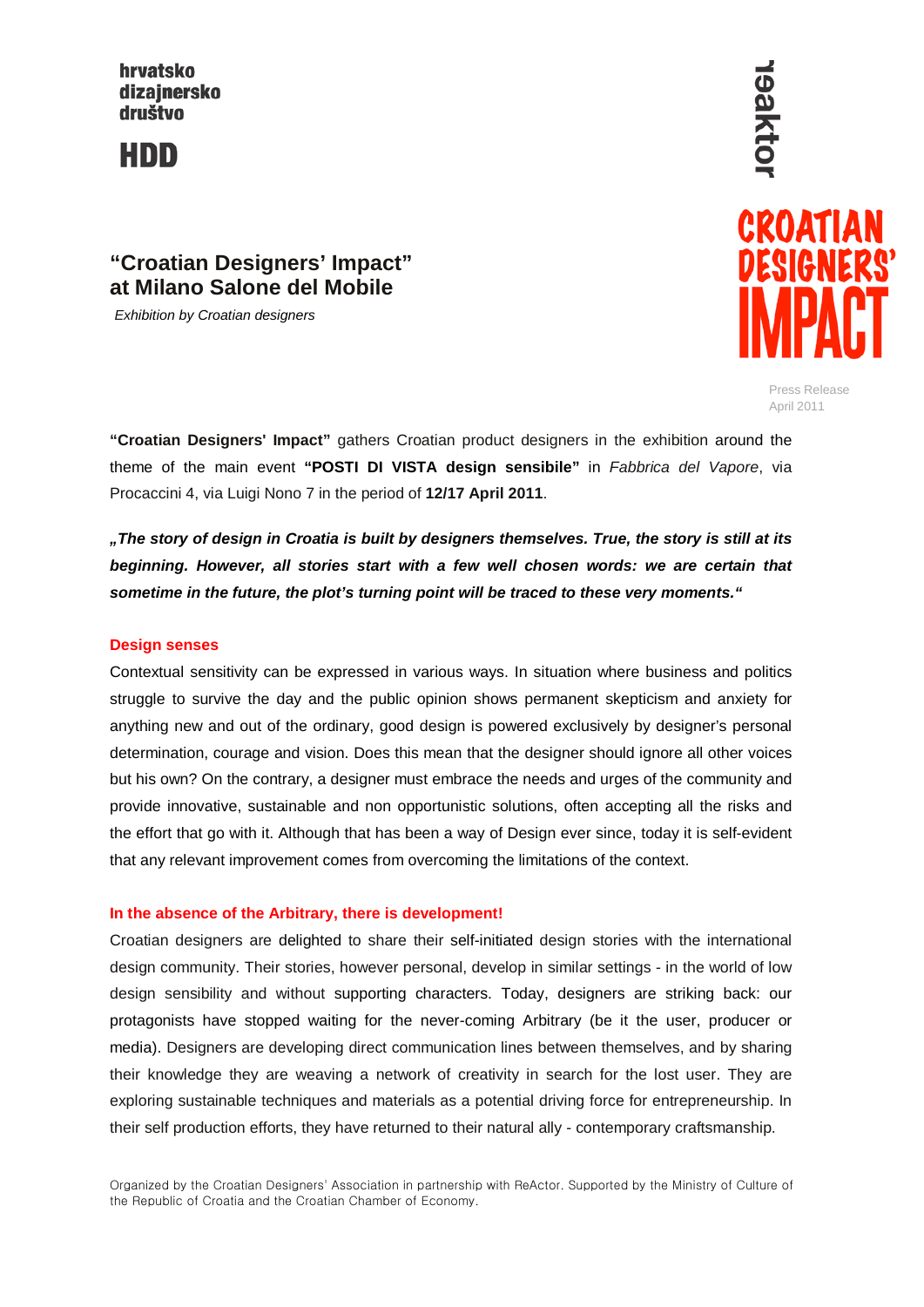# HDD

# **Emerging story**

The local impact of the Croatian design story will be presented by designers themselves. They are inviting international design lovers to influence their story so it can grow even bigger. The exhibition is organized by Croatian Designers Society in the partnership with ReActor.

*Croatian designers* are also participating in the project of *Young Balkan Designers* (by Mikser festival) that is to be seen at **Salone Satellite 2011**.

# **EVENTS**

**Workshop: Guess design!** Fabbrica del Vapore - Wednesday, April 13, 2011. 10,30-13,00 **Coordinator:** Boomerang

Everyone is welcome to join the fun, educational and interactive game of recognizing and analyzing design objects. Experience our pillows; dive in to the world of designers' playground!

*Refresh yourself with exquisite Croatian finger food and beverages.* 



**Workshop for the children: Try Boya!** (*Red Dot Award)* **Coordinator:** Maja Mesic (designer) Fabbrica del Vapore, Wednesday, April 13, 2011. 17,00-19,00

Try out innovative approach to drawing with ergonomically designed crayons *Boya*. Get inspired by the surronding products and express yourself!

## **Press enquiries and photo request:**

NARATIV, Design management & Public Relations, Zagreb - Croatia

E. press@narativ.hr, T. + 385 91 4848 800, [www.narativ.hr](http://www.narativ.hr/)

Organized by the Croatian Designers' Association in partnership with ReActor. Supported by the Ministry of Culture of the Republic of Croatia and the Croatian Chamber of Economy.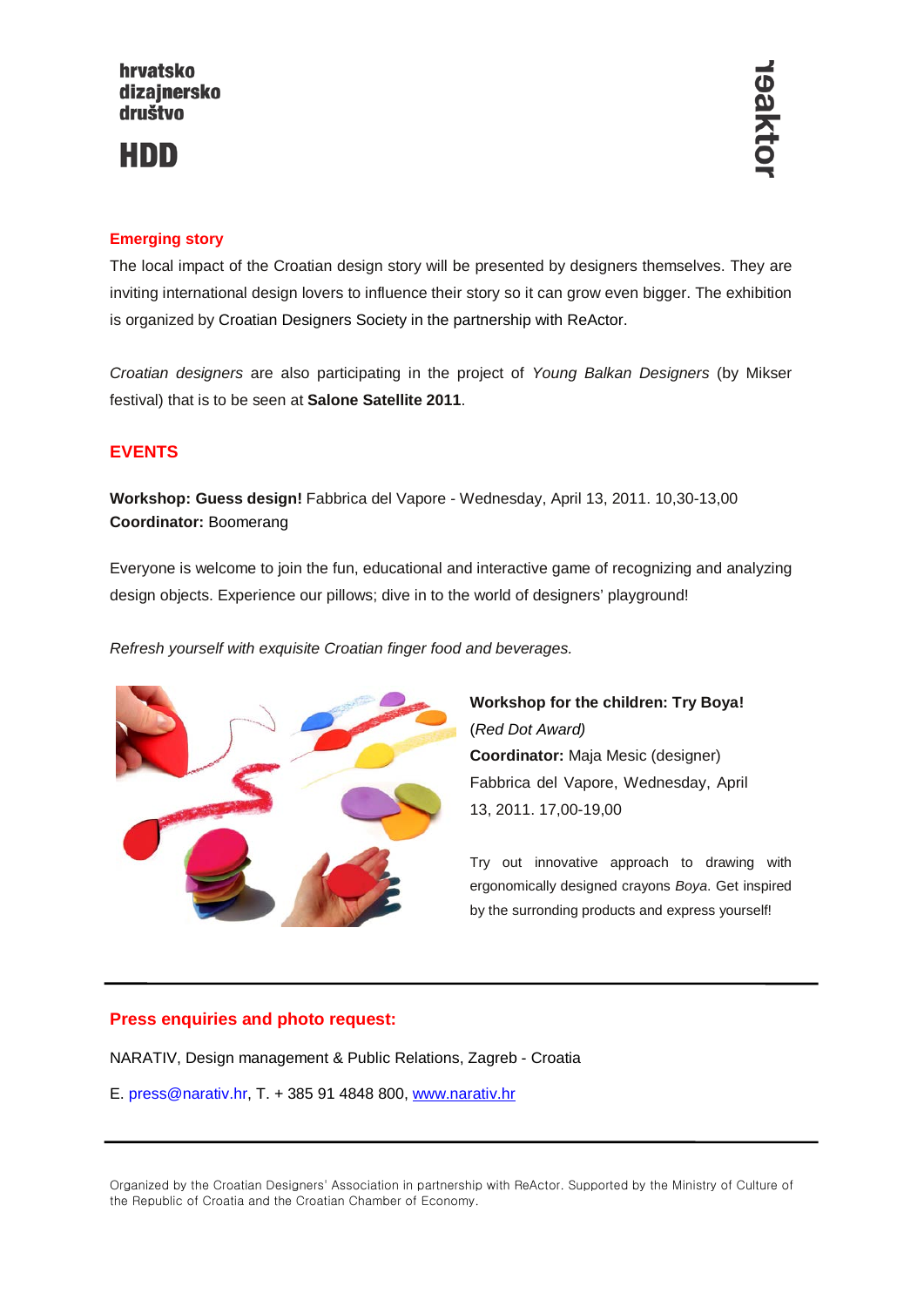

#### **Information for editors and journalists**

**Designers and works - exhibition "Croatian Designers' Impact":** 

**Atmosfera** (Davor i Bernarda Silov): **Boomerang** (modular system)

**Roberta Bratovic, Nina Bacun, Tomislav Mostecak: One is Many** (multi-functional garment of clothing)

**-----------------------------------------------------------------------------------------------------------------------------------**

**Svjetlana Despot:** Puof **Art Wave** (DATA, Croatia)

Chair **Art Hula Hula** (DATA, Croatia)

**Filip Gordon Frank:** Lamp **Mini Me,** self-production

Table **T.T.M.**, self-production

**ForUse/Numen** (Christoph Katzler, Sven Jonke, Nikola Radeljkovic):

Table **Kt (Knot)**, self-production (ReAktor, Croatia)

Shelf **FKY**, (Element, Croatia)

**GRUPA** (Filip Despot, Tihana Gotovusa, Ivana Pavic): self-production

Lamp **Model** (Reaktor, Croatia), Pillow **Pilot** (Reaktor, Croatia)

Clothes stand **Figura** (Modus, Croatia)

**Ksenija Jurinec:** Pendant light **Kumuli,** self-production

**Ljiljana Kolundžić:** Tray **Hotflat** 

Pouf **Symbiosis & Mitosis**

**Neven Kovacic:** Shelf **CUT-OUT,** (Inkea, Croatia)

**Maja Mesic:** Crayons **Boya**

**Simon Morasi Pipercic:** Table **Compound,** self-production

**Antonio Šunjerga:** Hanger **Cactus**, self-production